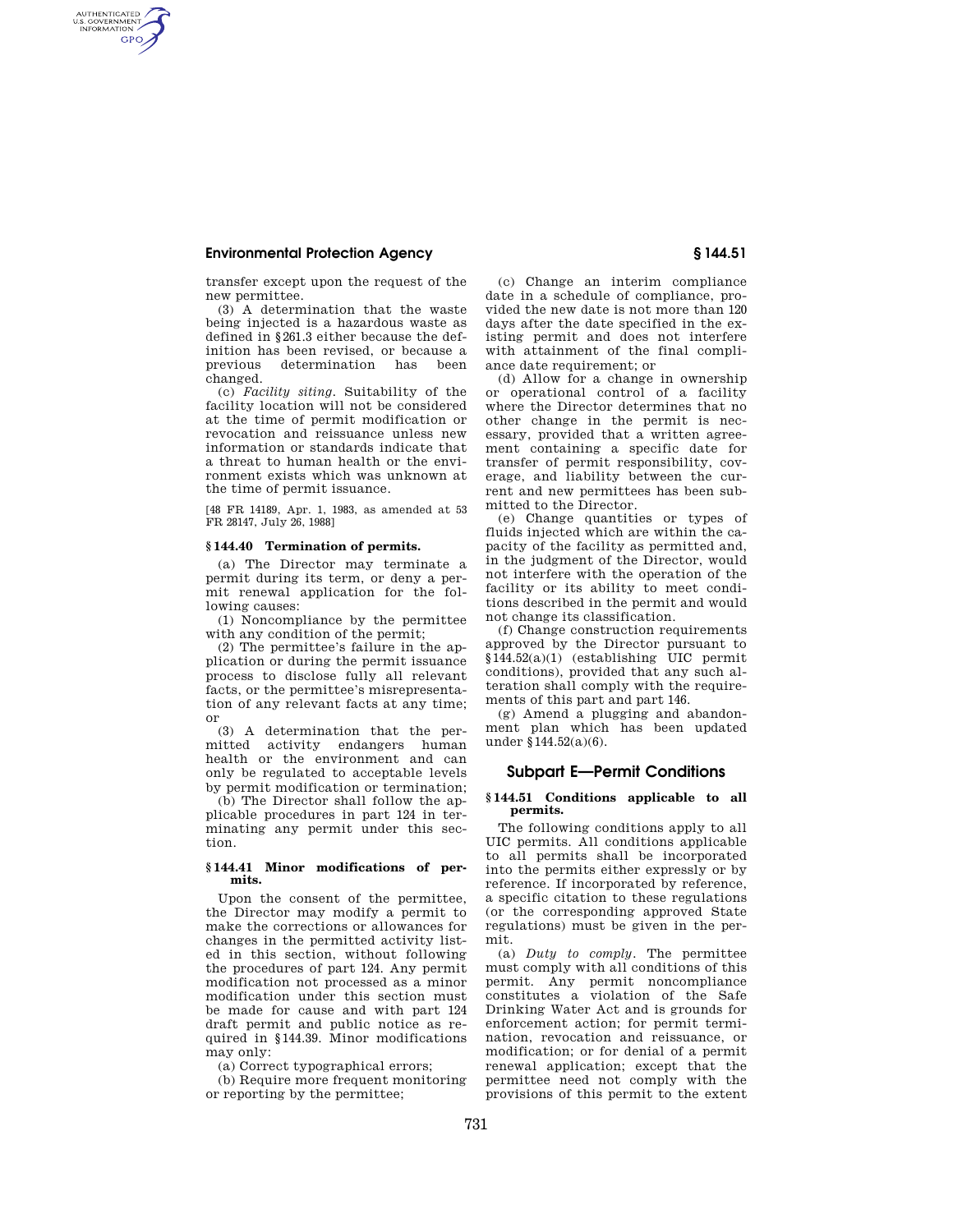and for the duration such noncompliance is authorized in an emergency permit under §144.34.

(b) *Duty to reapply.* If the permittee wishes to continue an activity regulated by this permit after the expiration date of this permit, the permittee must apply for and obtain a new permit.

(c) *Need to halt or reduce activity not a defense.* It shall not be a defense for a permittee in an enforcement action that it would have been necessary to halt or reduce the permitted activity in order to maintain compliance with the conditions of this permit.

(d) *Duty to mitigate.* The permittee shall take all reasonable steps to minimize or correct any adverse impact on the environment resulting from noncompliance with this permit.

(e) *Proper operation and maintenance.*  The permittee shall at all times properly operate and maintain all facilities and systems of treatment and control (and related appurtenances) which are installed or used by the permittee to achieve compliance with the conditions of this permit. Proper operation and maintenance includes effective performance, adequate funding, adequate operator staffing and training, and adequate laboratory and process controls, including appropriate quality assurance procedures. This provision requires the operation of back-up or auxiliary facilities or similar systems only when necessary to achieve compliance with the conditions of the permit.

(f) *Permit actions.* This permit may be modified, revoked and reissued, or terminated for cause. The filing of a request by the permittee for a permit<br>modification, revocation and modification, reissuance, or termination, or a notification of planned changes or anticipated noncompliance, does not stay any permit condition.

(g) *Property rights.* This permit does not convey any property rights of any sort, or any exclusive privilege.

(h) *Duty to provide information.* The permittee shall furnish to the Director, within a time specified, any information which the Director may request to determine whether cause exists for modifying, revoking and reissuing, or terminating this permit, or to determine compliance with this permit. The

**§ 144.51 40 CFR Ch. I (7–1–10 Edition)** 

permittee shall also furnish to the Director, upon request, copies of records required to be kept by this permit.

(i) *Inspection and entry.* The permittee shall allow the Director, or an authorized representative, upon the presentation of credentials and other documents as may be required by law, to:

(1) Enter upon the permittee's premises where a regulated facility or activity is located or conducted, or where records must be kept under the conditions of this permit;

(2) Have access to and copy, at reasonable times, any records that must be kept under the conditions of this permit;

(3) Inspect at reasonable times any facilities, equipment (including monitoring and control equipment), practices, or operations regulated or required under this permit; and

(4) Sample or monitor at reasonable times, for the purposes of assuring permit compliance or as otherwise authorized by the SDWA, any substances or parameters at any location.

(j) *Monitoring and records.* (1) Samples and measurements taken for the purpose of monitoring shall be representative of the monitored activity.

(2) The permittee shall retain records of all monitoring information, including the following:

(i) Calibration and maintenance records and all original strip chart recordings for continuous monitoring instrumentation, copies of all reports required by this permit, and records of all data used to complete the application for this permit, for a period of at least 3 years from the date of the sample, measurement, report, or application. This period may be extended by request of the Director at any time; and

(ii) The nature and composition of all injected fluids until three years after the completion of any plugging and abandonment procedures specified under §144.52(a)(6), or under part 146 subpart G as appropriate. The Director may require the owner or operator to deliver the records to the Director at the conclusion of the retention period. For EPA administered programs, the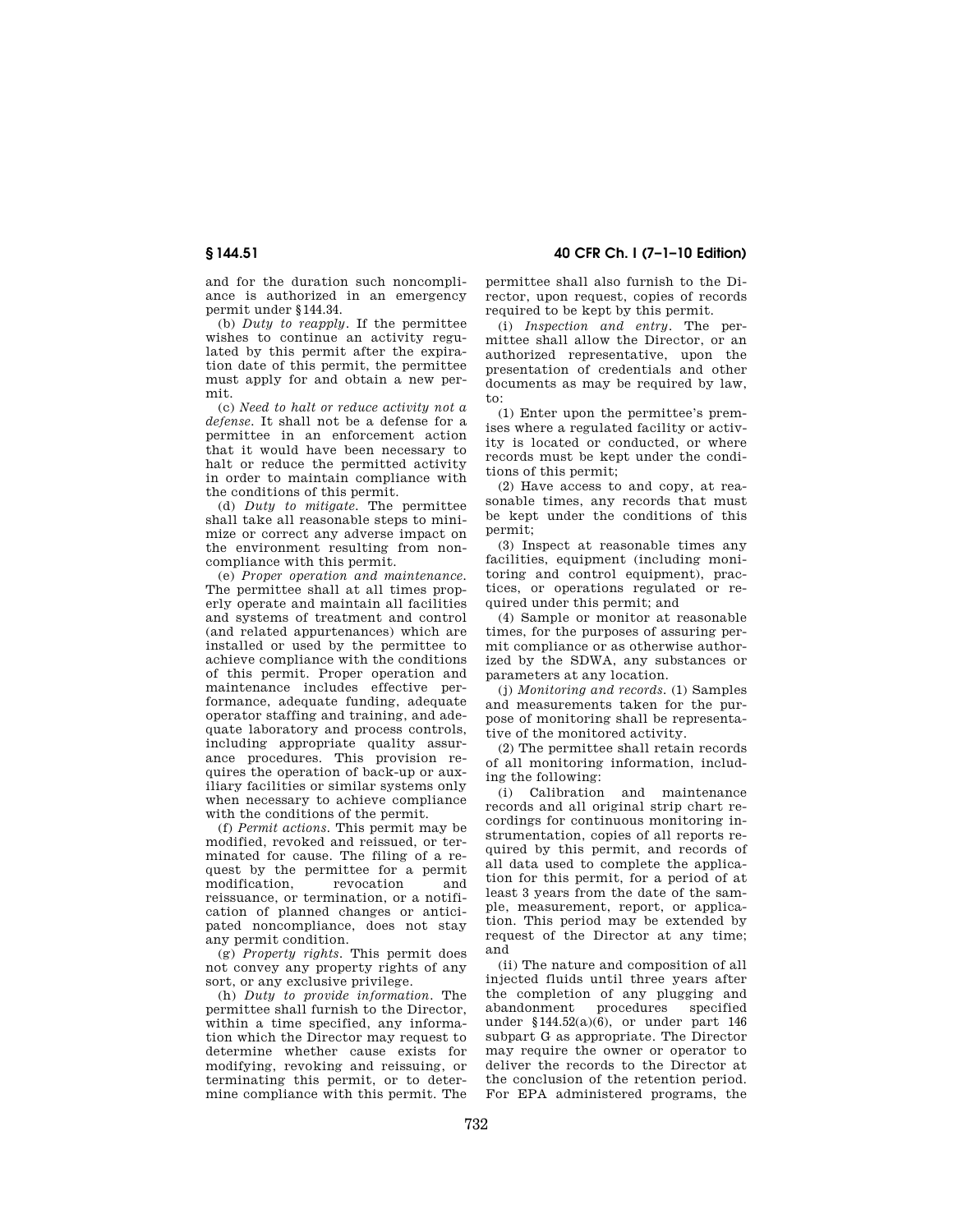# **Environmental Protection Agency § 144.51**

owner or operator shall continue to retain the records after the three year retention period unless he delivers the records to the Regional Administrator or obtains written approval from the Regional Administrator to discard the records.

(3) Records of monitoring information shall include:

(i) The date, exact place, and time of sampling or measurements;

(ii) The individual(s) who performed the sampling or measurements;

(iii) The date(s) analyses were performed;

(iv) The individual(s) who performed the analyses;

(v) The analytical techniques or methods used; and

(vi) The results of such analyses.

(k) *Signatory requirement.* All applications, reports, or information submitted to the Administrator shall be signed and certified. (See §144.32.)

(l) *Reporting requirements*—(1) *Planned changes.* The permittee shall give notice to the Director as soon as possible of any planned physical alterations or additions to the permitted facility.

(2) *Anticipated noncompliance.* The permittee shall give advance notice to the Director of any planned changes in the permitted facility or activity which may result in noncompliance with permit requirements.

(3) *Transfers.* This permit is not transferable to any person except after notice to the Director. The Director may require modification or revocation and reissuance of the permit to change the name of the permittee and incorporate such other requirements as may be necessary under the Safe Drinking Water Act. (See §144.38; in some cases, modification or revocation and reissuance is mandatory.)

(4) *Monitoring reports.* Monitoring results shall be reported at the intervals specified elsewhere in this permit.

(5) *Compliance schedules.* Reports of compliance or noncompliance with, or any progress reports on, interim and final requirements contained in any compliance schedule of this permit shall be submitted no later than 30 days following each schedule date.

(6) *Twenty-four hour reporting.* The permittee shall report any noncompliance which may endanger health or the environment, including:

(i) Any monitoring or other information which indicates that any contaminant may cause an endangerment to a USDW; or

(ii) Any noncompliance with a permit condition or malfunction of the injection system which may cause fluid migration into or between USDWs.

Any information shall be provided orally within 24 hours from the time the permittee becomes aware of the circumstances. A written submission shall also be provided within 5 days of the time the permittee becomes aware of the circumstances. The written submission shall contain a description of the noncompliance and its cause, the period of noncompliance, including exact dates and times, and if the noncompliance has not been corrected, the anticipated time it is expected to continue; and steps taken or planned to reduce, eliminate, and prevent reoccurrence of the noncompliance.

(7) *Other noncompliance.* The permittee shall report all instances of noncompliance not reported under paragraphs  $(l)$   $(4)$ ,  $(5)$ , and  $(6)$  of this section, at the time monitoring reports are submitted. The reports shall contain the information listed in paragraph (l)(6) of this section.

(8) *Other information.* Where the permittee becomes aware that it failed to submit any relevant facts in a permit application, or submitted incorrect information in a permit application or in any report to the Director, it shall promptly submit such facts or information.

(m) *Requirements prior to commencing injection.* Except for all new wells authorized by an area permit under §144.33(c), a new injection well may not commence injection until construction is complete, and

(1) The permittee has submitted notice of completion of construction to the Director; and

(2)(i) The Director has inspected or otherwise reviewed the new injection well and finds it is in compliance with the conditions of the permit; or

(ii) The permittee has not received notice form the Director of his or her intent to inspect or otherwise review the new injection well within 13 days of